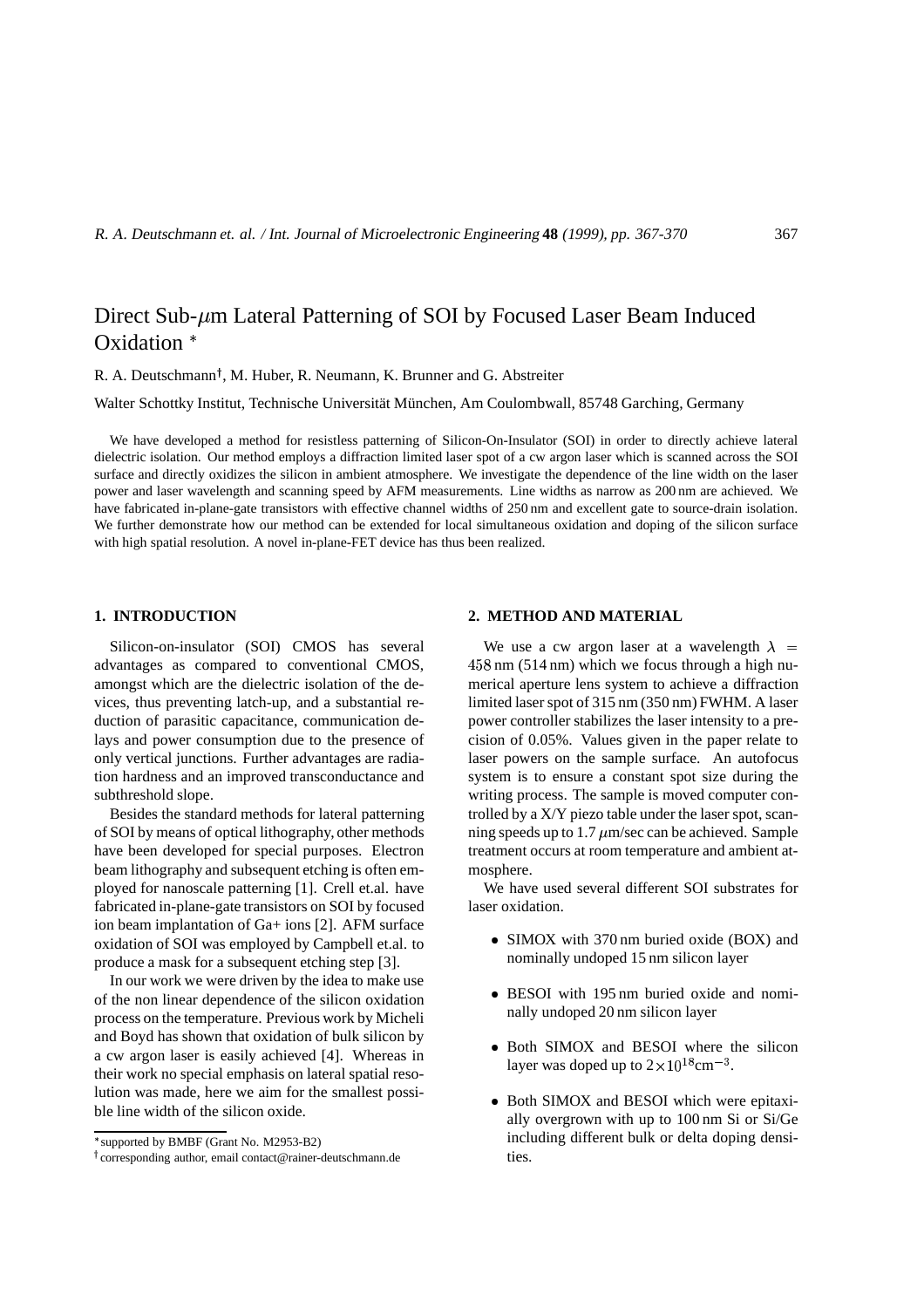

Figure 1. AFM pictures of an in-plane-gate transistor with source S, drain D and gates g1, g2 (a) before and (b) after etching the laser written oxide in diluted HF. The geometrical channel width is 600 nm, the effective channel width is smaller due to the finite line width.

# **3. EXPERIMENTAL RESULTS**

In this section first we discuss the surface morphology obtained by focused laser beam oxidation of the SOI surface. Second we characterize the electrical properties of oxidized lines and present two different in-plane-gate transistors.

#### **3.1. Laser oxidation of SOI surface**

An AFM picture of two adjacent  $V$  shaped lines written using  $\lambda = 514 \text{ nm}$  and a laser power of 40 mW into a 20 nm SOI surface is shown in Figure 1a. The silicon surface along the trace of the laser beam appears elevated by about 20 nm in a hill shaped, irregular fashion with a width of about 1  $\mu$ m. Additionally a region of about 1  $\mu$ m to both sides of the trace is elevated homogeneously by a few nm. This surface morphology is common to both wavelengths. Fast scans  $(1.7 \mu m/sec)$  can result in a regular chain of repeated elevations and valleys along the trace with a period of 250 nm.

The hill shaped elevations appear to be thermally oxidized silicon, although there might be a contribution by non thermal, photonic oxidation [4]. The shal-



Figure 2. Measured line widths for different laser powers and for laser wavelengths of 458 nm and 514 nm obtained on a 17 nm silicon layer.

low elevations to both sides of the laser trace may be due to the strain induced by the oxidized line within the non oxidized silicon and/or due to debris.

After a 1 min wet etch in diluted HF all oxide is removed, see Figure 1b. The silicon surface next to the laser written line is flat and the line itself becomes apparent as a narrow, rather well defined channel. We find that oxidation is an all-or-nothing process, i.e. when oxidation takes place then the entire silicon layer is affected. Of utmost interest for sub- $\mu$ m scale patterning are the line widths that can be obtained, see Figure 2. We find that the best lines that are reliably oxidized are as narrow as 200 nm, which is well below the laser spot diameter. Optimal results are obtained using  $\lambda = 458$  nm and a laser power just above the threshold power. The threshold power sensitively depends on the silicon layer thickness, but not on the BOX thickness. As an example for  $\lambda = 458 \text{ nm}$ and a silicon layer thickness of 37 nm we determined a threshold power of 25 mW, whereas for a silicon layer thickness of 100 nm only 10 mW were necessary. The threshold powers for  $\lambda = 458$  nm are generally smaller than for  $\lambda = 514$  nm which is due to a larger absorption coefficient in conjunction with a smaller laser spot diameter.

From the error bars in Figure 2 it can be seen that the fluctuation of the line width is generally larger close to the threshold power, where the oxidation pro-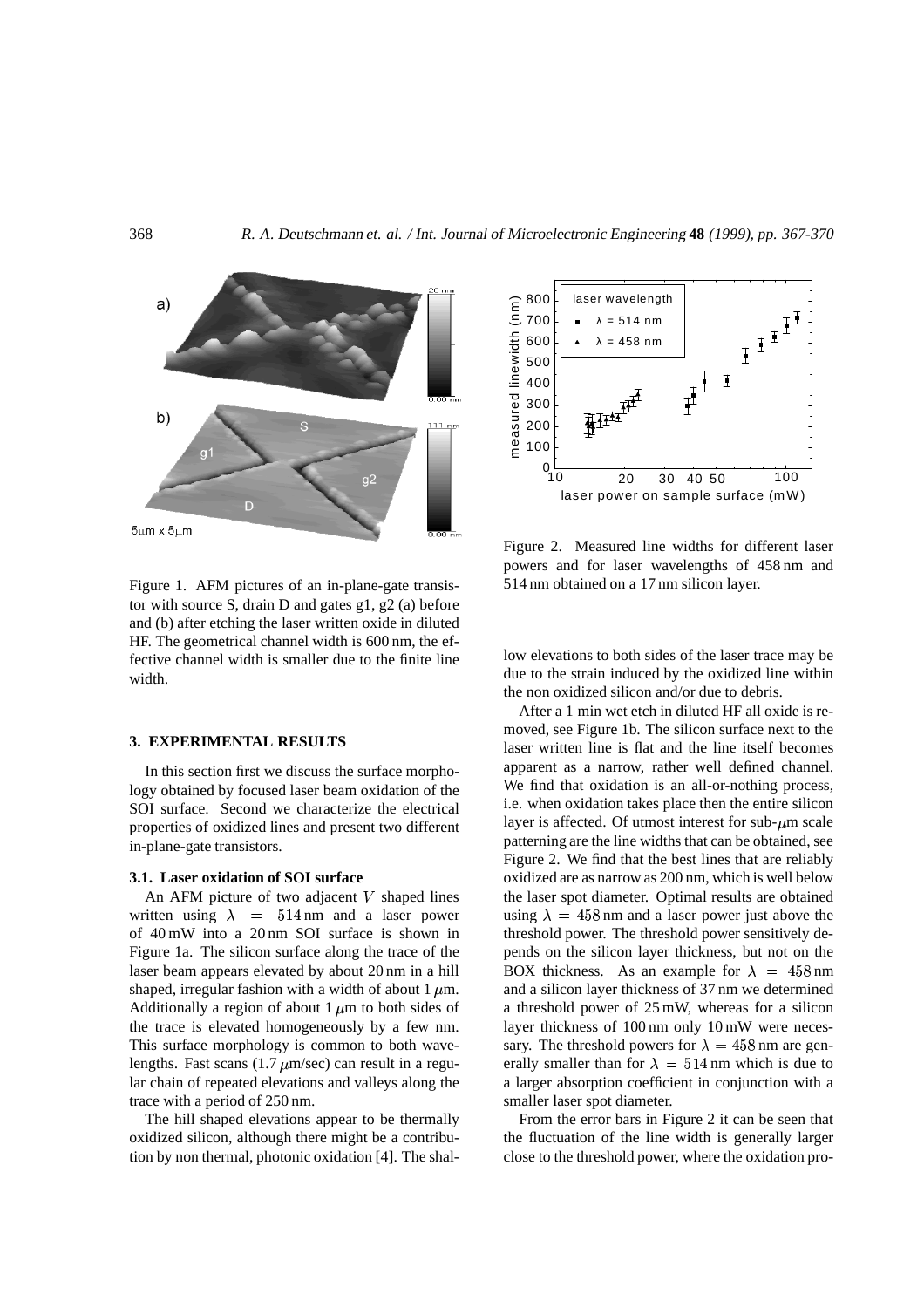

Figure 3. IPG current-voltage relation for different in-plane-gate voltages.

cess is less stable. Smoother lines are achieved for larger laser powers. Line width fluctuations of  $\pm 10\%$ can then be achieved.

Further it is interesting to note that no dependence of the line width on the scan speed is found within the confidence level. We explain this observation by the stabilization of the line width by an effective self limiting mechanism. This mechanism is caused by an abrupt drop of absorption when silicon is oxidized.

## **3.2. In-plane-gate transistor fabricated by focused laser beam oxidation**

We have fabricated in-plane-gate (IPG) transistors [2][7] in the geometry of Figure 1 in order to test the dielectric properties of the oxidized lines and to gain information about the silicon-silicon oxide interface. Leakage currents at 100 V across a  $15 \mu m$  long line are in the pA range, and electrical breakthrough at higher voltages in general occurred across the BOX first. After etching the oxide to reduce the effect of charge trapping in the side walls [6] and possibly of dangling bonds we have obtained transistor action on all substrates except for highly doped samples. A Hydrogen plasma anneal for 60 min at  $150\,^{\circ}$ C also improved the transconductance. In Figure 3 we show the current-voltage curve of an IPG with a geometrical channel width of 600 nm fabricated on undoped SOI. The rather high saturation voltage is due to the bad quality of the BOX on its upper interface where



Figure 4. AFM picture of the central part of an IPFET. The gate contact (g) metalization and two orthogonal oxidized lines are visible. Alongside the longer line the source drain current  $I_{sd}$  is passed, whereas the other side is tied to the gate potential.

an electron inversion channel was induced by the back gate. The electron density was  $4 \times 10^{12}$  cm<sup>-2</sup> at a back gate voltage of 50 V. Hole channels showed a similar behavior. The narrowest IPGs we have been able to reliably fabricate had a geometrical channel width of 450 nm, which leaves an effective channel width of 250 nm assuming a line width of 200 nm. The fact that in even narrower IPGs the source drain channel was closed may be due to a) enhancement of the line width in the vicinity of another line due to a reduced thermal conductivity and b) degradation of the silicon directly adjacent to the silicon oxide. We note that the IPGs showed a slight hysteresis when sweeping the gate voltage which might be due to carrier trapping in the silicon-silicon oxide interface.

# **3.3. IPFET by combined laser beam oxidation and codoping**

We have extended our work to achieve not only local oxidation but also local doping of the silicon surface. For that purpose we deposit by spin-on technique a silicon dioxide film containing appropriate doping atoms onto the silicon surface. Thus when heating the surface by the focused laser beam, doping atoms are diffused into the silicon layer [7]. We observe that undoped SOI becomes conductive along